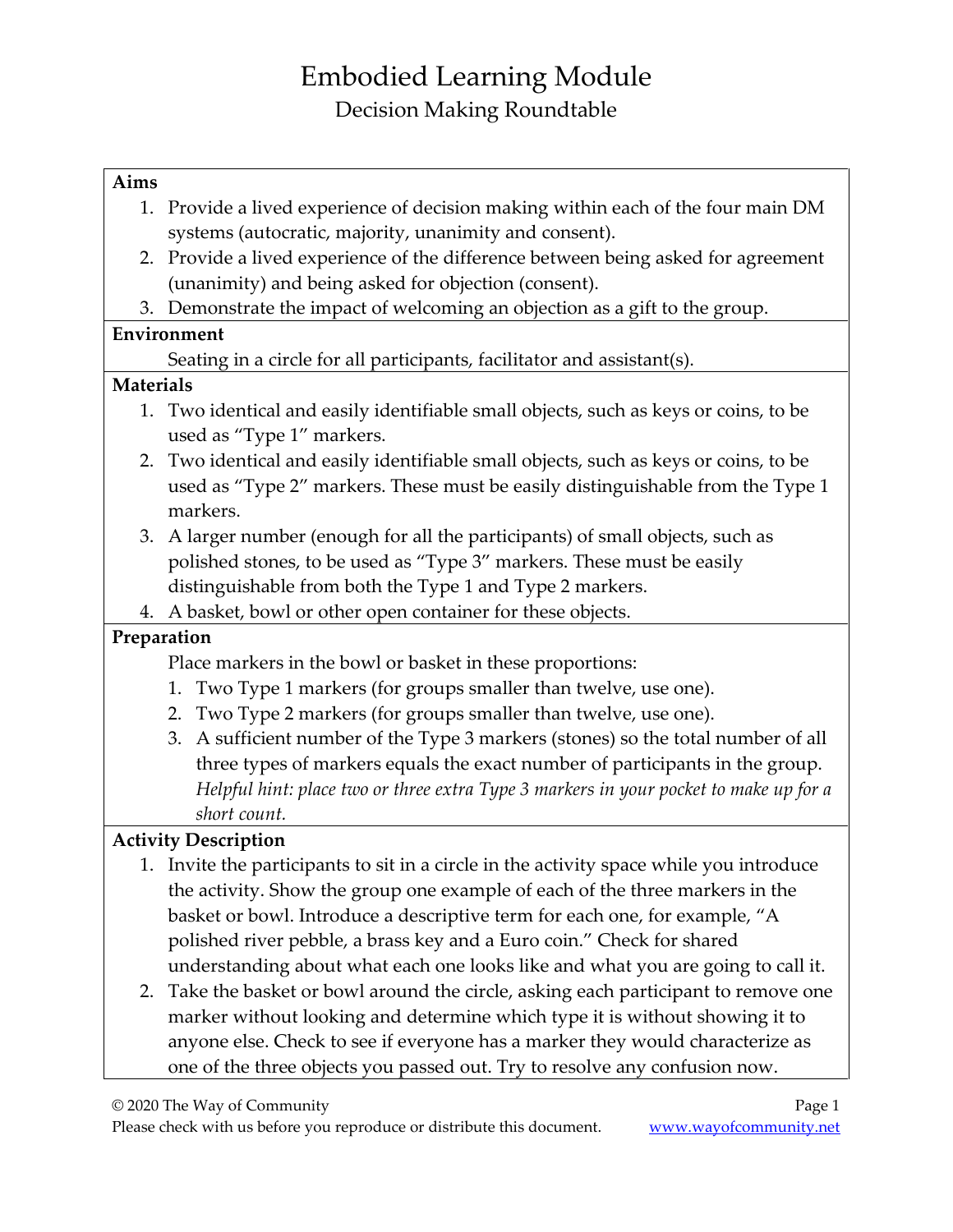- 3. Introduce a notional proposal that the group will be addressing using the four main DM systems. For example: "After this session, we will run 25 laps around the building." Invite the participants to suspend their own opinions and positions about this and respond whole-heartedly according to the type of marker they are holding, based on the position represented by their marker in each round.
- 4. Round 1: Autocratic
	- a. The decision is made by the leader (facilitator), so it does not matter what type of marker each participant is holding.
	- b. Inquire about the experience of being subject to an autocratic decision.
- 5. Round 2: Majority vote
	- a. For this round, Type 1 and Type 2 markers are both considered "no" votes and Type 3 markers are considered "yes" votes. Check that each participant understands which marker he or she is holding.
	- b. State the proposal and then say, "All in favor, raise your hands." Check that all but four (all but two in a small group) participants have raised their hands.
	- c. Say "all opposed, raise your hands." Check that there are four (two in a small group) hands raised.
	- d. Excitedly celebrate the decision and encourage the "yes" voting participants to do so.
	- e. Inquire about the experience of making a majority decision. Check with at least one person each from the minority and majority.
- 6. Round 3: Unanimity
	- a. For this round, the Type 1 markers indicate a "no" response and all other markers indicate a "yes" response. Check that each participant understands which marker he or she is holding.
	- b. State the proposal and then go around the circle, asking each person, "Do you agree?" Check that there are only two (one for a small group) "no" responses.
	- c. Upon encountering a "no" response, react authentically as if you heard "no" to a proposal you really support, and encourage those participants responding "yes" to respond in the same manner.
	- d. Inquire about the experience of not reaching a unanimous decision due to one or more people saying "no" when asked for agreement. Check with at least one person who said "yes" and one who said "no."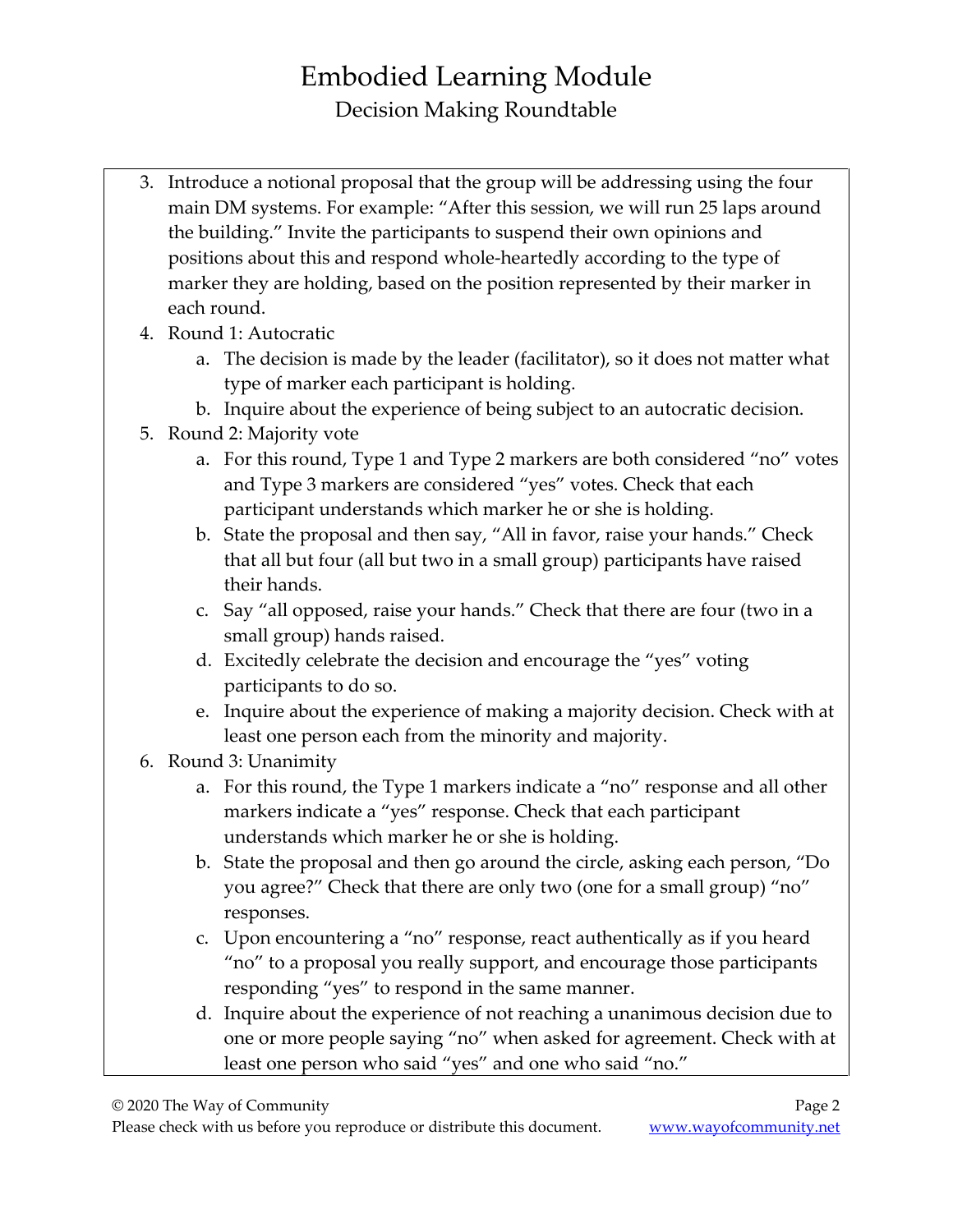| 7. Round 4: Consent |
|---------------------|
|                     |

- a. For this round, Type 2 markers are considered "objection" and all other markers are considered "no objection." Check that each participant understands which marker he or she is holding.
- b. State the proposal, and then go around the circle asking each person, "Do you have an objection?" Check that there are only two (one for a small group) objections.
- c. Upon encountering an objection, thank the participant bringing it and continue around the circle. *VARIATION: collect the Type 2 markers, which represent objections, when they are offered during the round.* Once complete, celebrate that there are objections and profusely thank the people bringing them.
- d. Gather the Type 2 markers, which represent objections, and place them in the bowl or basket in the center of the circle. Explain that the objections are gifts to the circle and now represent a shared dilemma for the group to resolve together.
- e. Ask the people bringing objections to briefly explain them.
- f. Inquire about the experience of greeting objections as gifts. Check with at least one person who brought an objection and one who did not.

#### **Inquiry Framework**

Use inquiry to harvest the experience of the participants. Use the main points listed below as a reference point for framing the responses to these questions.

- 1. What was the most impactful part of this activity for you?
- 2. What did you learn about how you experience different types of decision systems?
- 3. Did this activity impact your understanding about being asked for agreement vs. being asked for objections?
- 4. What insights do you take away from this activity?